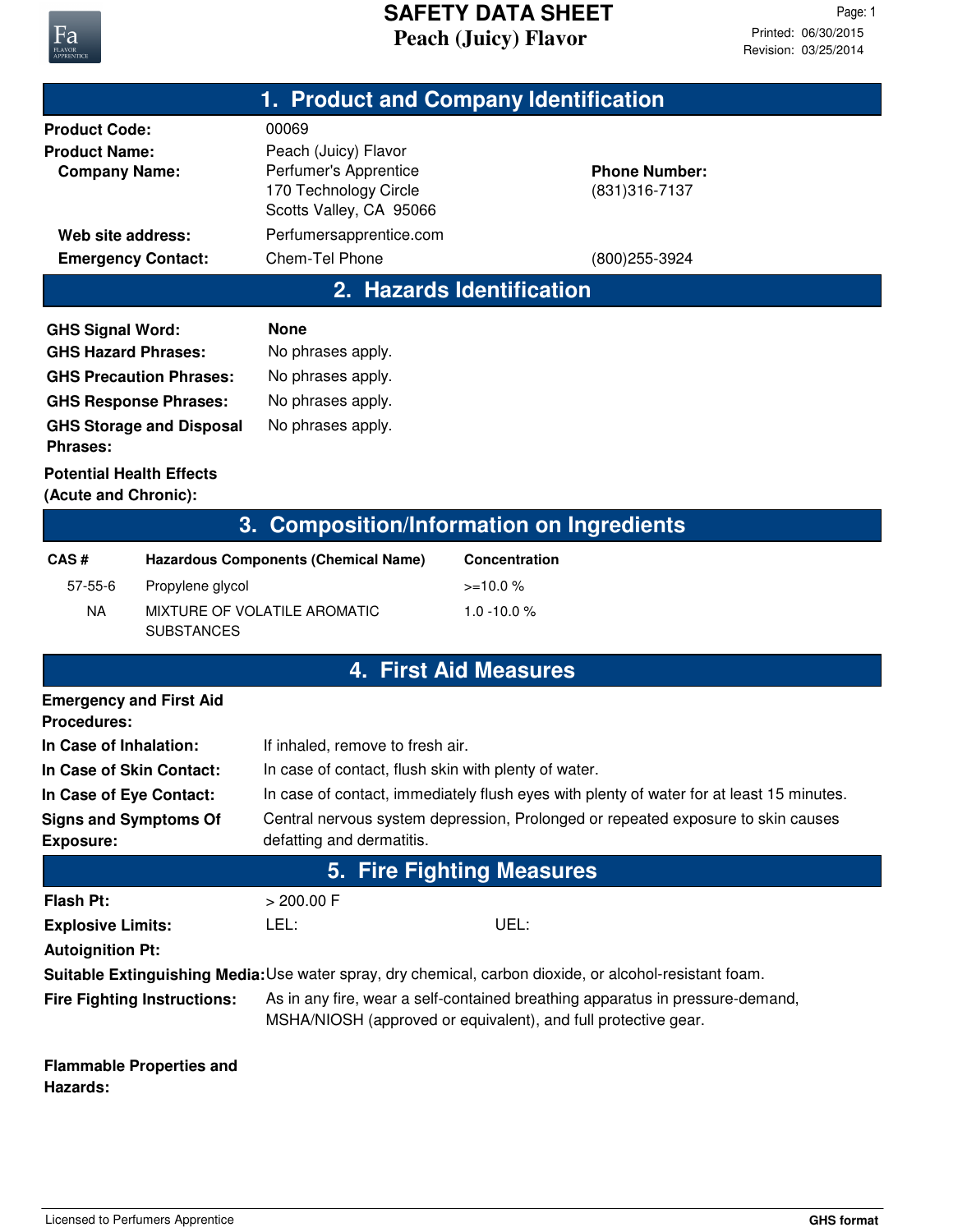### **Peach (Juicy) Flavor SAFETY DATA SHEET**

**6. Accidental Release Measures**

**Protective Equipment and**

**Protective Precautions,** Ensure adequate ventilation.

### **Steps To Be Taken In Case** Dike to collect large liquid spills. **Material Is Released Or Spilled: Emergency Procedures: 7. Handling and Storage Precautions To Be Taken in** Wash thoroughly after handling. **Handling: Precautions To Be Taken in** Store in a tightly closed container. **Storing: 8. Exposure Controls/Personal Protection CAS # Partial Chemical Name OSHA TWA ACGIH TWA Other Limits** 57-55-6 Propylene glycol NA MIXTURE OF VOLATILE AROMATIC **SUBSTANCES** If exposure limits are exceeded or irritation is experienced, NIOSH/MSHA approved respiratory protection should be worn. Positive-pressure supplied air respirators may be required for high airborne contaminant concentrations. Respiratory protection must be provided in accordance with current local regulations. **Respiratory Equipment (Specify Type): Eye Protection:** Safety glasses. **Protective Gloves: Other Protective Clothing:** Wear appropriate clothing to prevent skin exposure. Facilities storing or utilizing this material should be equipped with an eyewash facility and a safety shower. **Engineering Controls (Ventilation etc.): Work/Hygienic/Maintenance** Handle in accordance with good industrial hygiene and safety practice. **Practices: 9. Physical and Chemical Properties Physical States:** [ ] Gas [ X ] Liquid [ ] Solid **Melting Point: Boiling Point: Autoignition Pt: Flash Pt:** > 200.00 F **Explosive Limits:** LEL: UEL: **Specific Gravity (Water = 1):** 1.0349 at 22.0 C Clear Colorless. Peach. **Appearance and Odor:**

**Vapor Pressure (vs. Air or**

**Vapor Density (vs. Air = 1):**

**Evaporation Rate: Solubility in Water:**

**mm Hg):**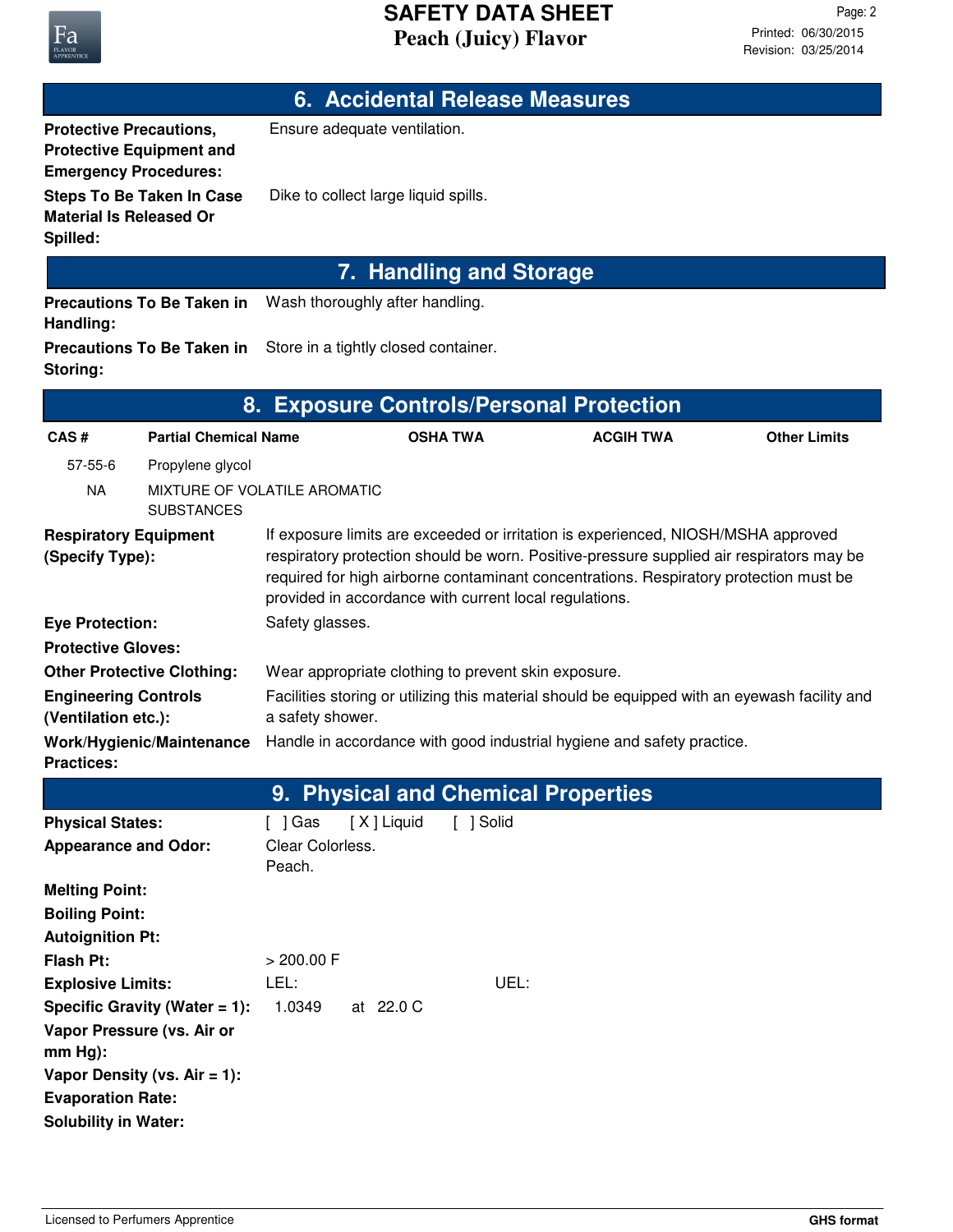

#### **Percent Volatile:**

| <b>10. Stability and Reactivity</b>                                                                                             |                                                                                                                                                                                                                                                                                                                                                                                                                                                                                                                                |  |  |  |  |
|---------------------------------------------------------------------------------------------------------------------------------|--------------------------------------------------------------------------------------------------------------------------------------------------------------------------------------------------------------------------------------------------------------------------------------------------------------------------------------------------------------------------------------------------------------------------------------------------------------------------------------------------------------------------------|--|--|--|--|
| <b>Stability:</b>                                                                                                               | Stable [X]<br>Unstable [ ]                                                                                                                                                                                                                                                                                                                                                                                                                                                                                                     |  |  |  |  |
| <b>Conditions To Avoid -</b><br>Instability:                                                                                    |                                                                                                                                                                                                                                                                                                                                                                                                                                                                                                                                |  |  |  |  |
| <b>Incompatibility - Materials To</b><br>Avoid:                                                                                 |                                                                                                                                                                                                                                                                                                                                                                                                                                                                                                                                |  |  |  |  |
| <b>Hazardous Decomposition Or</b><br><b>Byproducts:</b>                                                                         |                                                                                                                                                                                                                                                                                                                                                                                                                                                                                                                                |  |  |  |  |
| <b>Possibility of Hazardous</b><br><b>Reactions:</b>                                                                            | Will not occur [X]<br>Will occur [ ]                                                                                                                                                                                                                                                                                                                                                                                                                                                                                           |  |  |  |  |
| <b>Conditions To Avoid -</b><br><b>Hazardous Reactions:</b>                                                                     |                                                                                                                                                                                                                                                                                                                                                                                                                                                                                                                                |  |  |  |  |
|                                                                                                                                 | 11. Toxicological Information                                                                                                                                                                                                                                                                                                                                                                                                                                                                                                  |  |  |  |  |
| <b>Toxicological Information:</b>                                                                                               | This mixture has not been subjected to toxicological testing but has been blended from<br>materials with established toxicological bibliographies. In view of the difficulty of using<br>current standard toxicological evaluation techniques to predict potential hazards to<br>susceptible individuals or arising from unforeseeable potentiation, this preparation should<br>be considererd and handled as if it displayed health hazards and consequently treated<br>with all possible precaution.                         |  |  |  |  |
| Carcinogenicity:                                                                                                                | NTP? No<br>IARC Monographs? No<br><b>OSHA Regulated? No</b>                                                                                                                                                                                                                                                                                                                                                                                                                                                                    |  |  |  |  |
|                                                                                                                                 | <b>12. Ecological Information</b>                                                                                                                                                                                                                                                                                                                                                                                                                                                                                              |  |  |  |  |
| <b>General Ecological</b><br>Information:                                                                                       | This mixture as a whole has not been subjected to ecotoxicological testing. In view of the<br>difficulty of using current standard ecotoxicological evaluation techniques to predict the<br>impact of particular modes of release on vulnerable or localized parts of the ecosystem,<br>this preparation should be considered and handled as if it displayed potential<br>environmental hazards, and treated in consequence with all possible precaution.                                                                      |  |  |  |  |
| <b>13. Disposal Considerations</b>                                                                                              |                                                                                                                                                                                                                                                                                                                                                                                                                                                                                                                                |  |  |  |  |
| <b>Waste Disposal Method:</b>                                                                                                   | This material, as supplied, is not a hazardous waste according to Federal regulations (40<br>CFR 261). This material could become a hazardous waste if it is mixed with or otherwise<br>comes in contact with a hazardous waste, if chemical additions are made to this material,<br>or if the material is processed or otherwise altered. Consult 40 CFR 261 to determine<br>whether the altered material is a hazardous waste. Consult the appropriate state,<br>regional, or local regulations for additional requirements. |  |  |  |  |
| <b>14. Transport Information</b>                                                                                                |                                                                                                                                                                                                                                                                                                                                                                                                                                                                                                                                |  |  |  |  |
| <b>GHS Classification:</b>                                                                                                      | No GHS classifications apply.                                                                                                                                                                                                                                                                                                                                                                                                                                                                                                  |  |  |  |  |
| <b>LAND TRANSPORT (US DOT):</b><br>DOT Proper Shipping Name: Not Regulated.<br><b>DOT Hazard Class:</b><br><b>UN/NA Number:</b> |                                                                                                                                                                                                                                                                                                                                                                                                                                                                                                                                |  |  |  |  |
| <b>LAND TRANSPORT (Canadian TDG):</b><br><b>TDG Shipping Name:</b>                                                              | Not Regulated.                                                                                                                                                                                                                                                                                                                                                                                                                                                                                                                 |  |  |  |  |